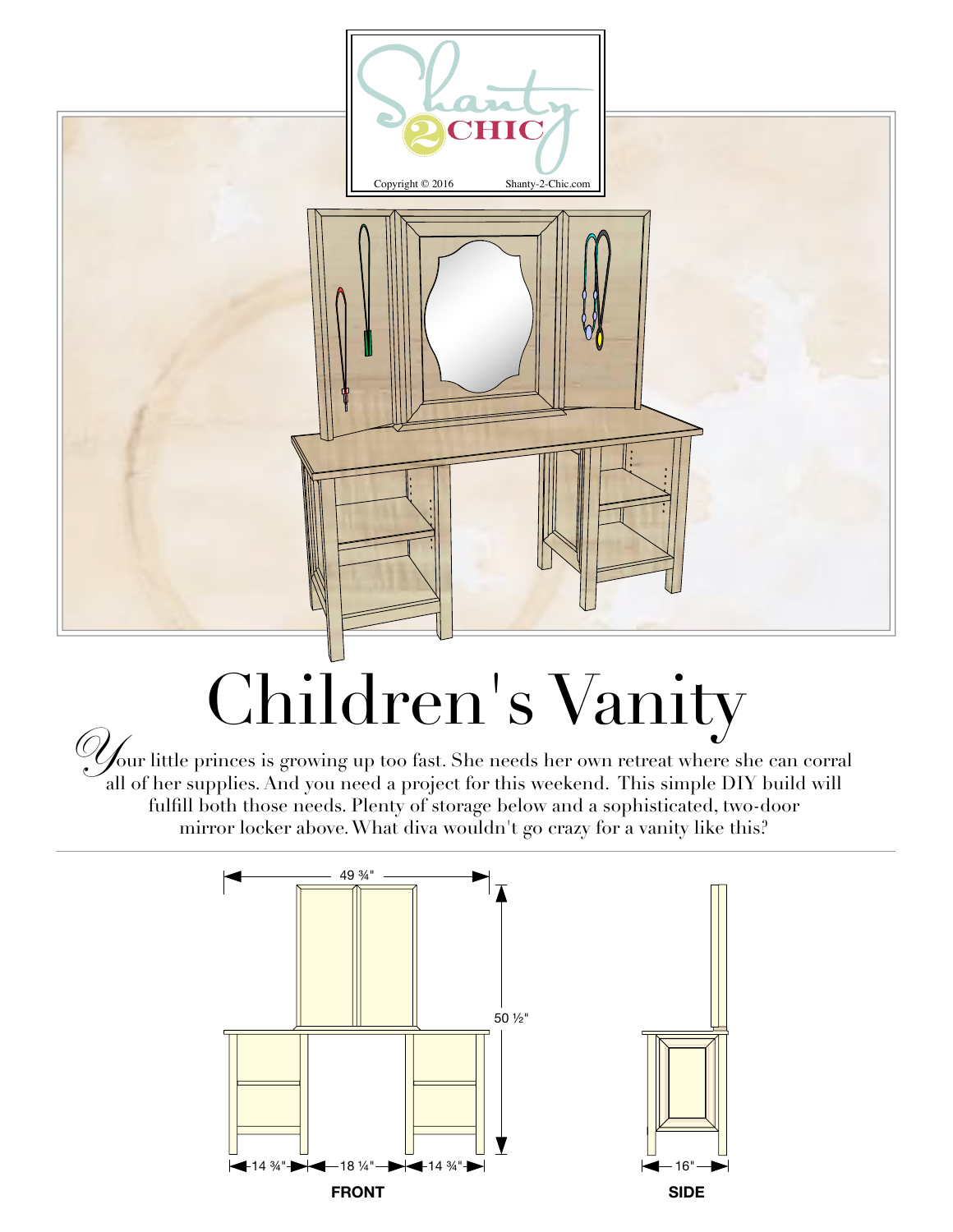Make sure you read through the instructions carefully and take notice of any special construction notes prior to making any cuts. And always practice safe DIY'ing. Have fun!

**PLEASE NOTE - many pieces may require you to cut them to fit a certain size while you are building it. Its best not to cut pieces until you need them. Take your time and study all the diagrams.** 

### **CUT LIST**

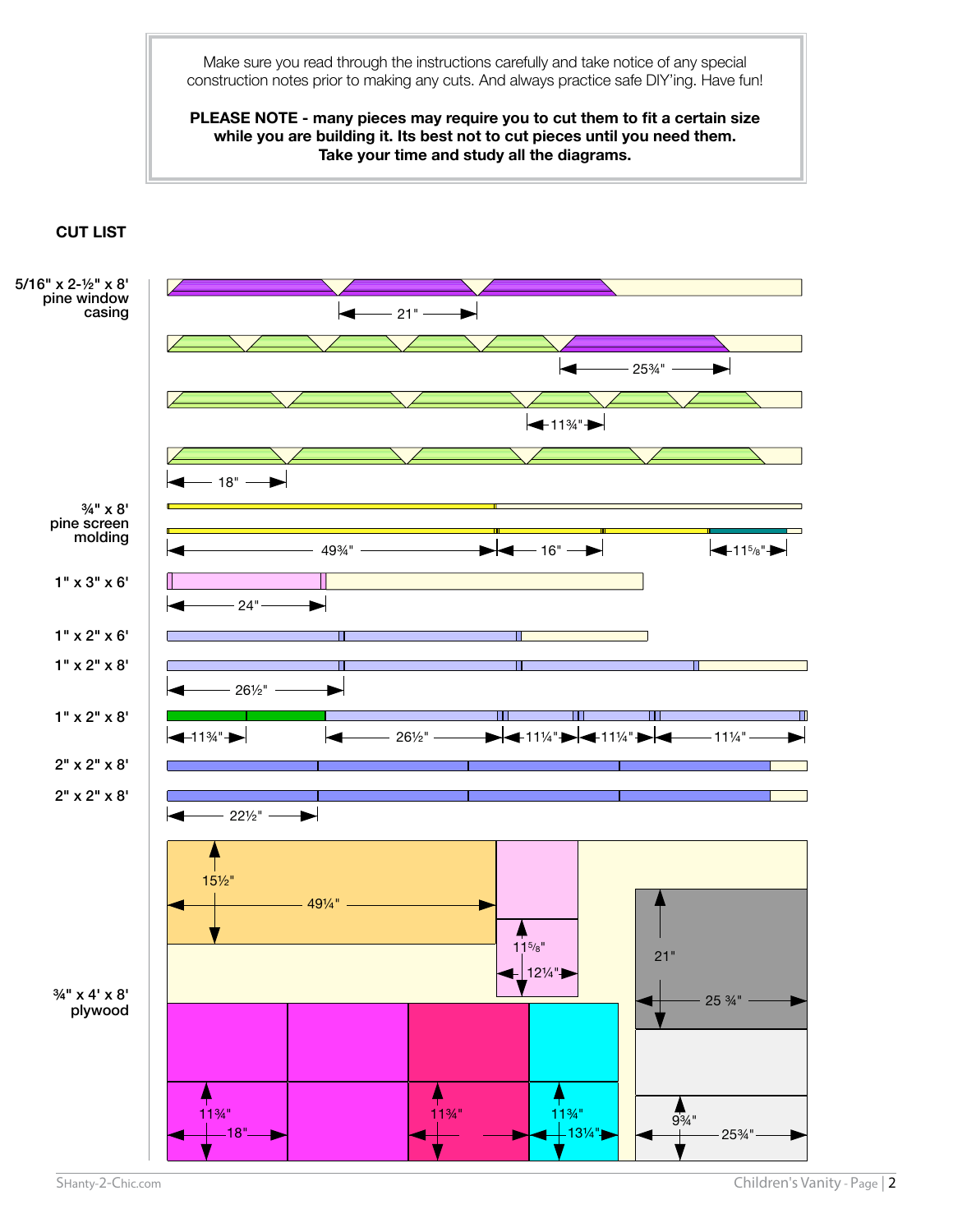Most stores that sell plywood offer you the ability to have full sheets of plywood roughly cut down to smaller, more manageable sizes. Here is a simple diagram to take with you that will help you instruct them to cut your sheets of plywood.

When you get home pay special attention to what sections yield what pieces.



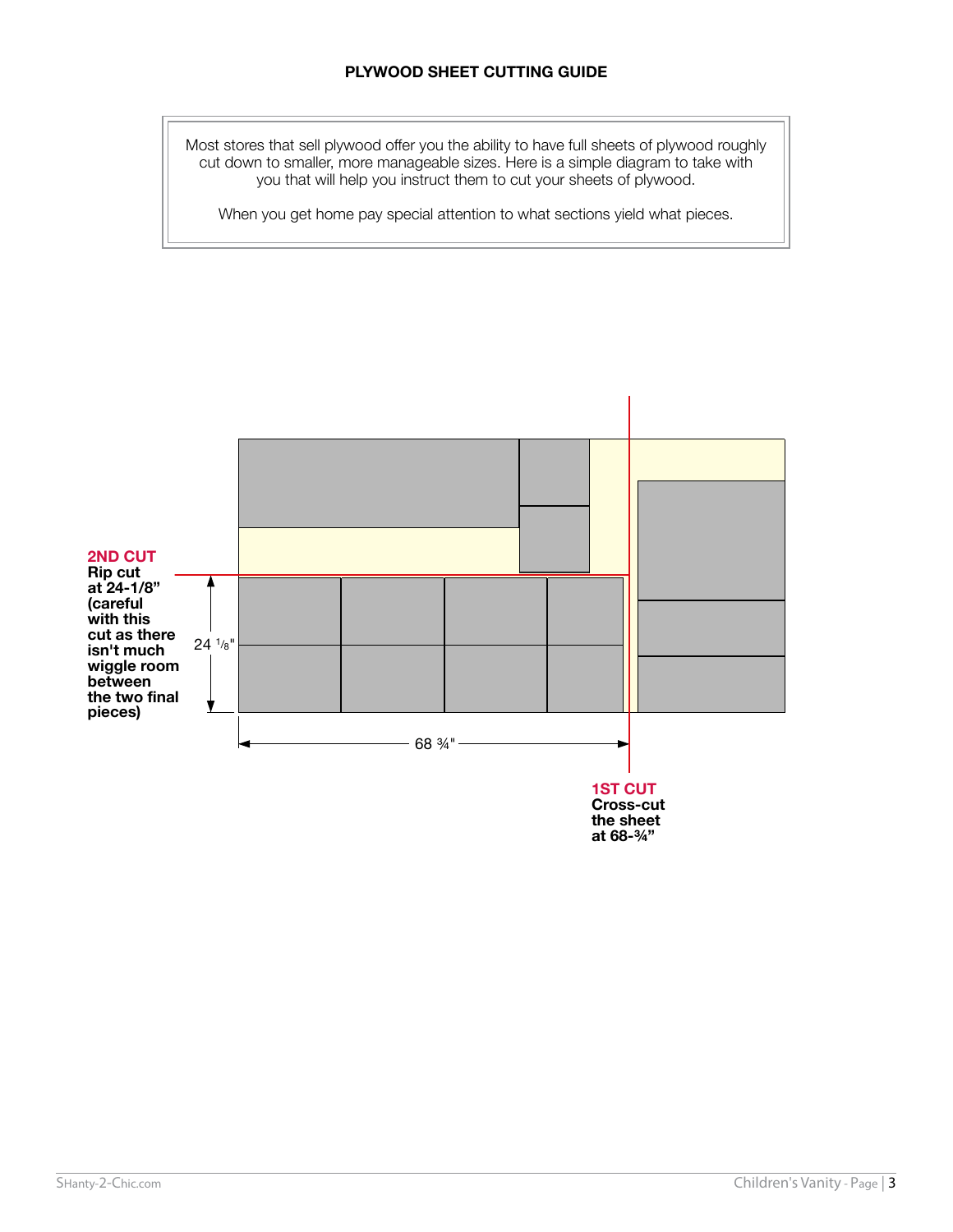### **MATERIALS LIST**

| <b>Material</b>                                                                | Qty |
|--------------------------------------------------------------------------------|-----|
| 3/4" X 4' X 8' plywood                                                         |     |
| $2" \times 2" \times 8'$ pine board                                            | 2   |
| $1" \times 2" \times 8'$ pine board                                            | 2   |
| $1" \times 2" \times 6'$ pine board                                            |     |
| $1" \times 3" \times 6'$ pine board                                            |     |
| 34" x 8' pine screen molding                                                   | 2   |
| $5/16" \times 2\frac{1}{2}$ " x 8' pine<br>window casing<br>Home Depot #548744 | 4   |

• Check your scrap bin, you only need 24" so of a 1x3

| <b>Material</b>            | Qtv            |
|----------------------------|----------------|
| 1-1/4" pocket screws       |                |
| 1-1/4" brad nails          |                |
| <sup>3⁄4</sup> brad nails  |                |
| wood glue                  |                |
| $1/4$ " shelf pins         | 4              |
| 2" hinges                  | 6              |
| clasp to hold doors closed |                |
| door handles               | $\overline{2}$ |
| cup holder hooks           | $20$ or<br>SΟ  |

**NOTES**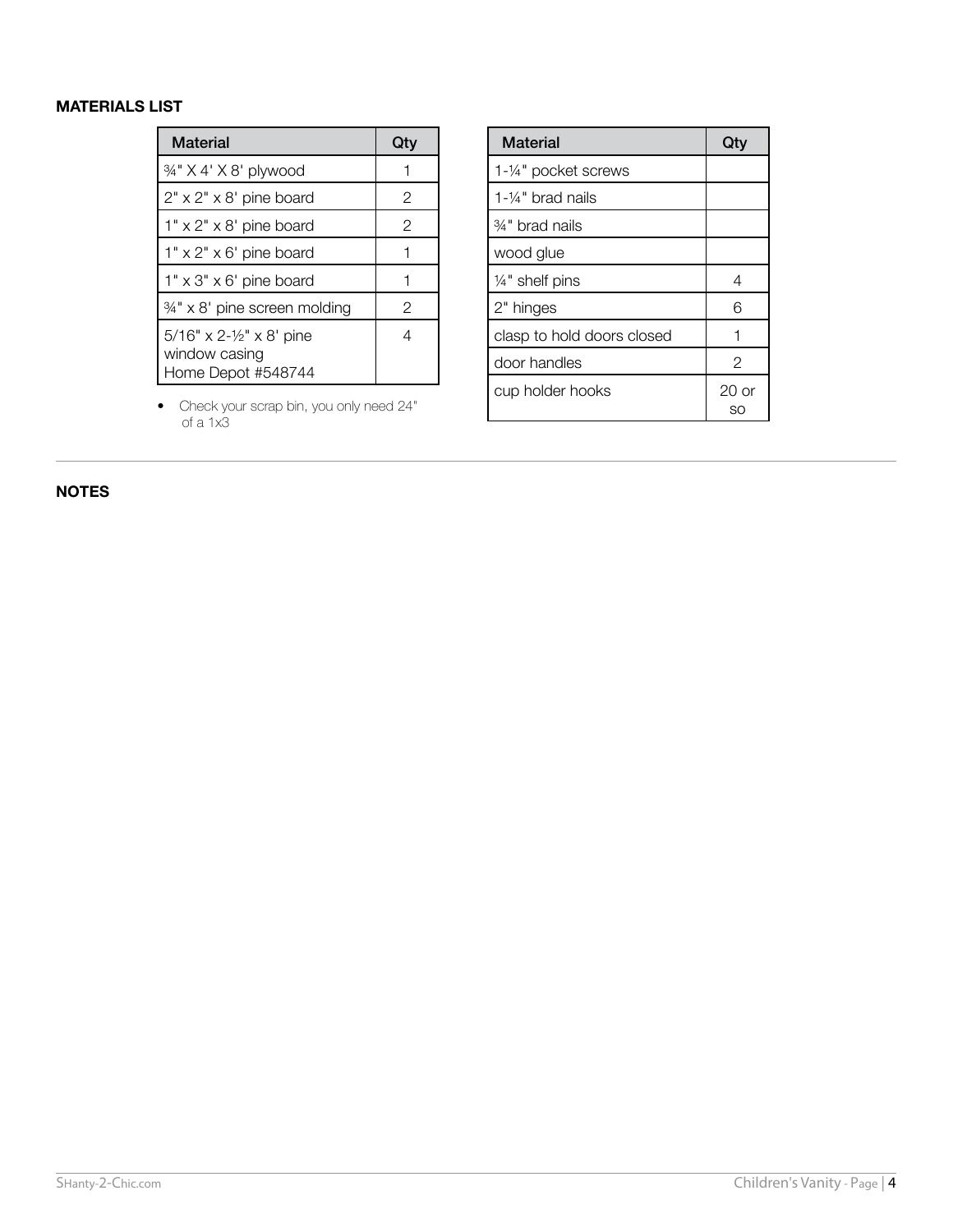

You will first build the two bases for the vanity. Begin by cutting the four plywood sides to size according to the above illustration. You can think of each piece of plywood as having an OUTSIDE and INSIDE. On the OUTSIDE drill  $\frac{3}{4}$ " pocket holes as shown for  $1-\frac{1}{4}$ " pocket screws to be used later. On the INSIDE drill for shelf pins as shown using your KREG shelf pin jig. Repeat for the other three sides.

> (Cut the two back plywood panels at the same time since they are the same size. Drill the same pocket holes but don't drill the shelf pin holes. Then save them for Step 3.)

### *2.*

Now you will construct the sides for each base, consisting of four total side assemblies. Cut your eight 2x2 legs to length according the illustration above. Then, using the 3/4" pocket holes you drilled in Step 1 attach the side panels to the legs with wood glue and 1-1/4" pocket screws. Pay close attention to the above illustration. The side panels and legs are flush at the top. The INSIDE side is flush to the edge of the legs, which makes the OUTSIDE side inset ¾" from the edge of the legs. Repeat for the three remaining assemblies.

### *3.*

Time to start bringing the base assemblies together. Using the two back plywood panels you prepped in Step 1, attach two side assemblies to each back panel as shown in the above illustrations. Attach with wood glue and 1-¼" pocket screws making sure the pocket holes side of the back panel is flush with the edges of the 2x2 legs. Repeat for remaining base.

Don't worry about the pocket holes showing on the OUTSIDE. They will conveniently be covered by the window casing in Step 8.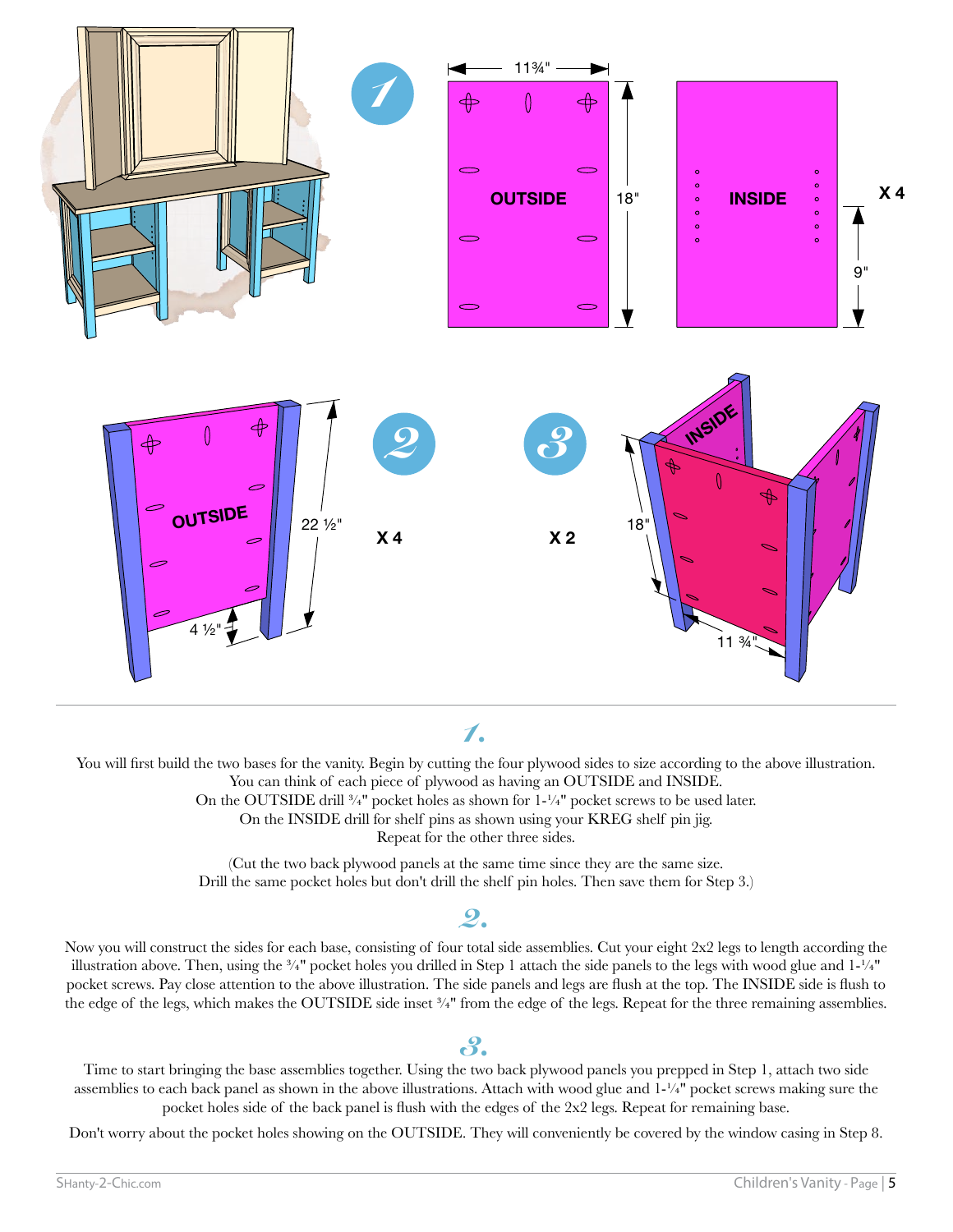

Cut two bottom plywood panels to size to fit snug between the side and back panels. Drill ¾" pocket holes according to the above illustration. Insert the bottom between the side panels and slide until it is snug to the back and flush with the bottom edges of the sides and back. Attach with wood glue and  $1-1/4"$  pocket screws. Repeat for the other base assembly.

## *5.*

Next, cut the front 1x2 trim to size to fit snug between the front legs. Attach with wood glue and 1-1/4" brad nails making sure the top edge of the trim is flush with the top of the bottom panel.

# *6.*

Cut the top to size according to the above illustration. You will find it easier to complete this step upside down.

Lay your base assemblies down on top of the vanity top as shown. Each base assembly will be placed about  $\frac{3}{4}$ " in from the outside edges and flush to the back edge of the vanity top (which should place them about  $\frac{3}{4}$ " from the front edge). Using the  $\frac{3}{4}$ " pocket holes you drilled in Step 1 attach the bases to the top with wood glue and 1-¼" pocket screws.

Having a friend help you carefully turn the vanity right-side up.

The vanity is starting to take shape.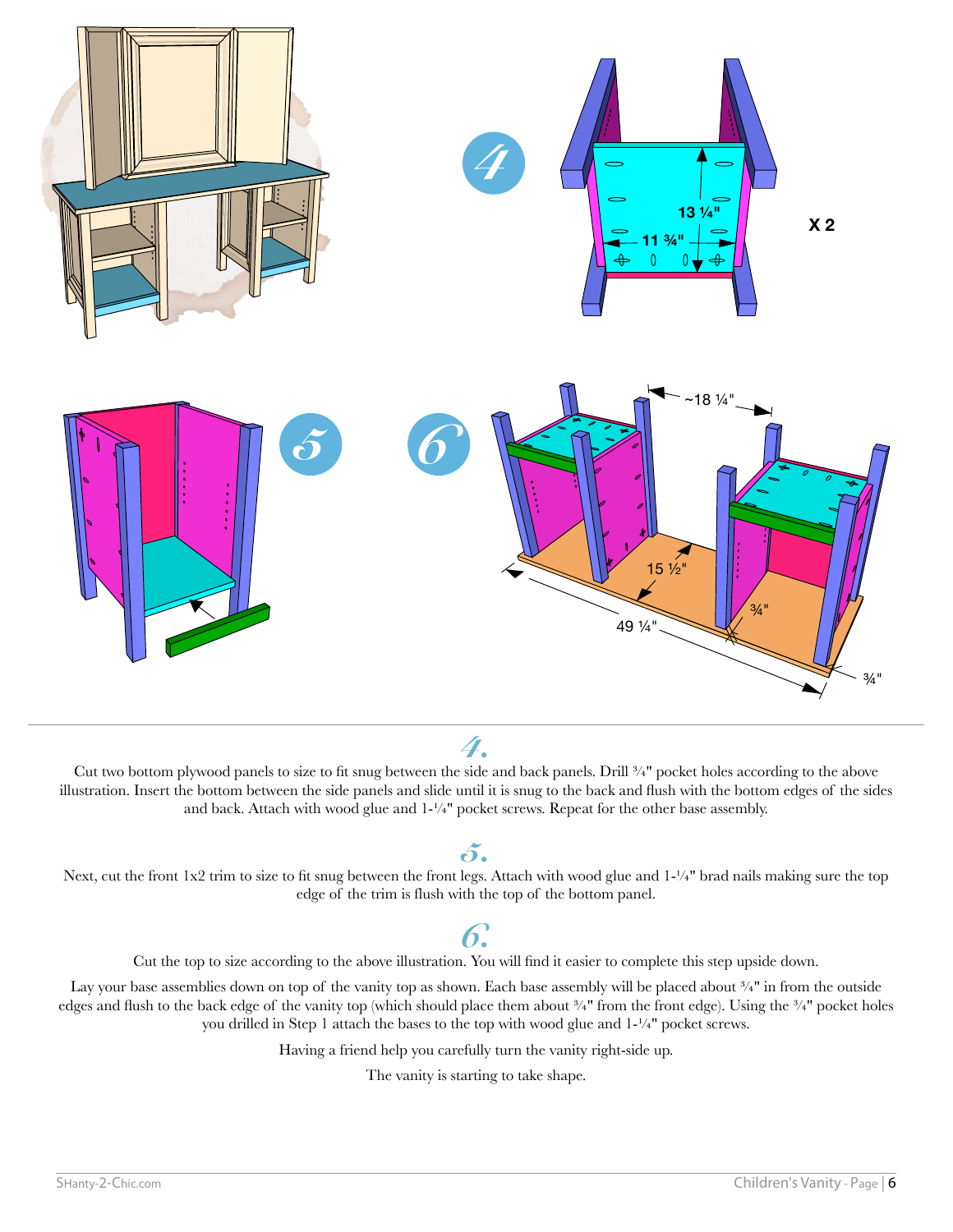

Now we will trim the edge of the plywood top. Cut the screen molding to fit for all four sides, mitering the corners, as shown. Attach with wood glue and  $\frac{3}{4}$ " brad nails making sure the top edge of the molding is flush with the top of the vanity top.

# *8.*

Next we will add the decorative window casing that will also cover the exposed pocket holes. First cut a miter into one end of the window casing so that thicker edge of the window casing will be the long end of the miter. Hold the window casing in place with the thicker edge up against the legs and mark for length of the opposite long edge. Cut the miter. It is best to cut it a hair longer and continue to test fit it. We call this 'sneaking up' on the final cut. Attach with wood glue and ¾" brad nails. Continue this detail on both the left and right sides of both base assemblies.

Looking great so far!

*9.* Cut the 1x3 base for the vanity box to length. You will cut miters into each end so that the longer edge of the miter cut is still the 24" length of the base. Attach it with wood glue and 1" brad nails onto the vanity top. It will be attached to the back edge, centered and inset so that it is flush with the plywood edge, not the screen molding edge.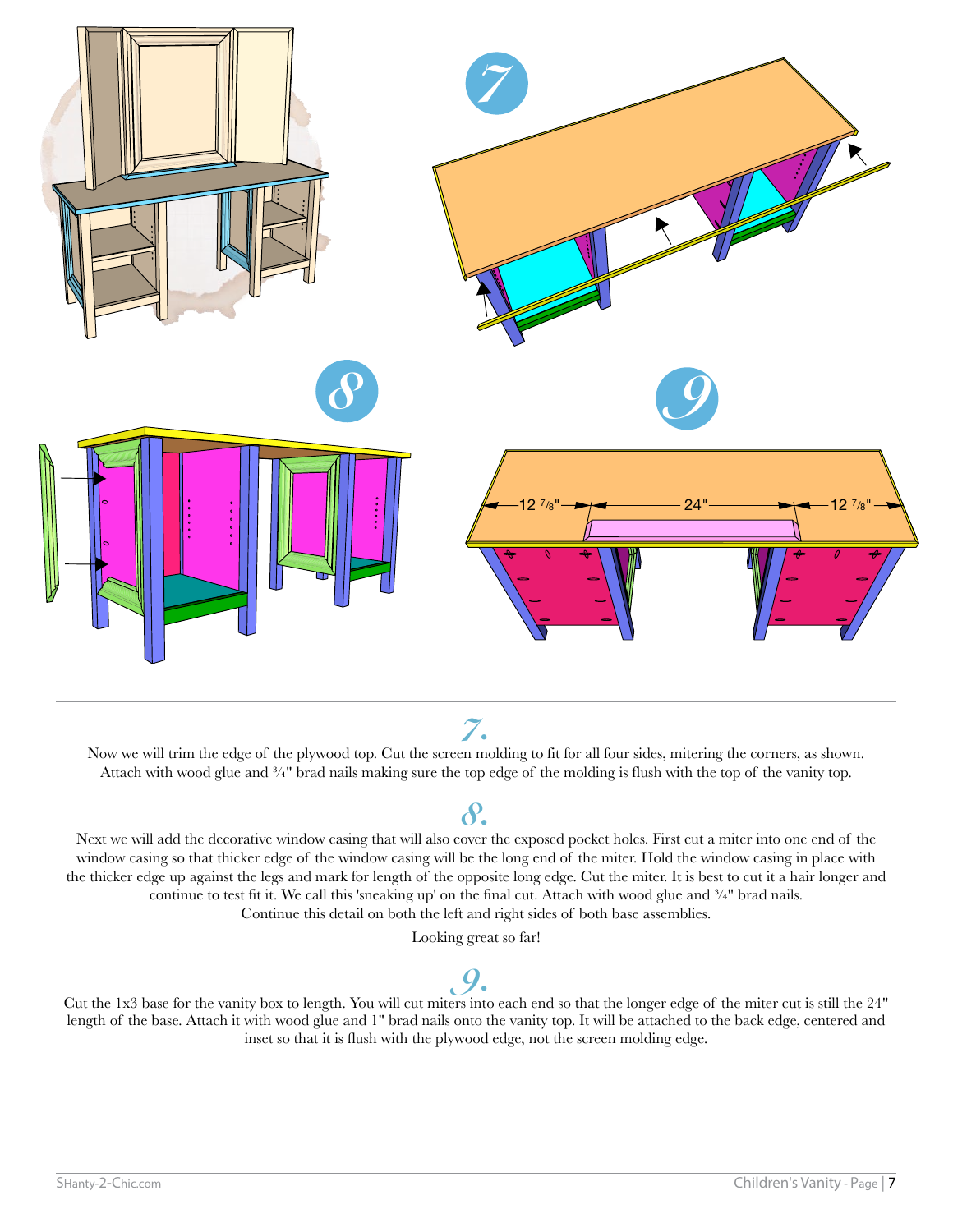

Let's build the vanity box.

Cut the plywood panels for the mirror back and the wings according to the illustration above. Drill drill ¾" pocket holes along the bottom of the mirror back as shown.

The mirror back will receive the same mitered window casing treatment as the bases did. Attach the window casing to the opposite side as the pocket holes with wood glue and ¾" brad nails making sure the outside edges of the casing is flush with the outside edges of the plywood.

Now we will trim out the mirror back and the wings with 1x2 boards. Take your time as these trim pieces will be the sophisticated finish to your little princess' vanity build.

 Since only the tops have mitered corners it is a bit easier. First cut a miter onto one end of a 1x2 for the top horizontal piece. Hold in place and mark for length the shorter edge of the opposite miter cut. Make the miter, sneaking up on the final length.

Now cut a miter on one end of the longer vertical sides, leaving it longer than needed. Hold the miter up to the horizontal piece's miter and mark for the 90° cut on the bottom end of the longer vertical piece. Cut to fit. Attach with wood glue and  $1-l/4$ " brad nails making sure the trim pieces are flush to the back of the plywood panels. Careful when driving the brad nails. Make sure to fire along the back half of the 1x2 to drive into the plywood. Repeat the same process for the remaining panels as shown.